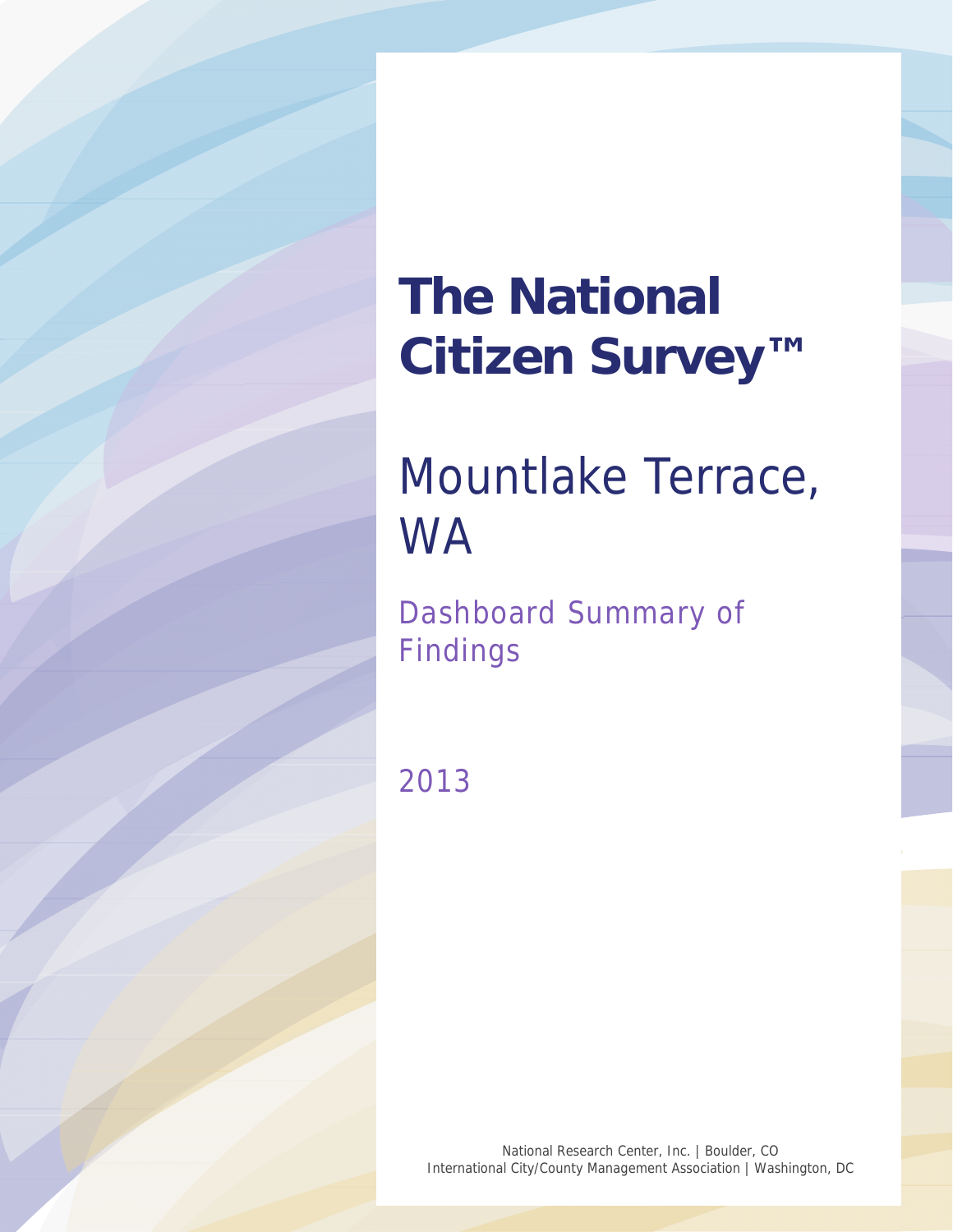### **Summary**

The National Citizen Survey™ (The NCS) is a collaborative effort between National Research Center, Inc. (NRC) and the International City/County Management Association (ICMA). The survey and its administration are standardized to assure high quality research methods and directly comparable results across The NCS communities. The NCS captures residents' opinions within the three pillars of a community, Community Characteristics, Governance and Participation, across eight central facets of community, Safety, Mobility, Natural Environment, Built Environment, Economy, Recreation and Wellness, Education and Enrichment and Community Engagement. This report summarizes Mountlake Terrace's performance in the eight facets of community livability with the "General" rating as a summary of results from the overarching questions not shown within any of the eight facets. The "Overall" represents the community pillar in its entirety (the eight facets and general).

By summarizing resident ratings across the eight facets and three pillars of a livable community, a picture of Mountlake Terrace's community livability emerges. Below, the color of each community facet summarizes how residents rated each of the pillars that support it – Community Characteristics, Governance and Participation. When most ratings were higher than the benchmark, the color is the darkest shade; when most ratings were lower than the benchmark, the color is the lightest shade. A mix of ratings (higher and lower than the benchmark) results in a color between the extremes.

Overall, Mountlake Terrace residents identified most facets of community livability as being on par with other communities in the nation. The facets of Safety, Mobility, Natural Environment, Built Environment, Community Engagement and General areas rated well across all three pillars. Economy and Recreation and Wellness within Community Characteristics were not rated as strongly relative to benchmarks, nor was Participation in Education and Enrichment (participation in religious or spiritual activities). Governance, which measures residents' opinions of the quality of services, rated well; nearly all items in this area were similar to the benchmark (one was higher and only three were lower).

|                                 | <b>Community Characteristics</b> |                |       |          | Governance |       | Participation |         |       |  |
|---------------------------------|----------------------------------|----------------|-------|----------|------------|-------|---------------|---------|-------|--|
|                                 | Higher                           | <b>Similar</b> | Lower | Higher   | Similar    | Lower | Higher        | Similar | Lower |  |
| Overall                         |                                  | 30             | 19    |          | 42         |       |               | 24      |       |  |
| General                         |                                  | n              |       |          |            |       |               |         |       |  |
| Safety                          |                                  |                |       |          |            |       |               |         |       |  |
| Mobility                        |                                  |                |       | $\Omega$ |            |       |               |         |       |  |
| Natural Environment             |                                  |                | 0     |          |            |       |               |         |       |  |
| <b>Built Environment</b>        |                                  |                |       | $\Omega$ |            |       |               |         |       |  |
| Economy                         |                                  |                |       | $\Omega$ |            |       |               |         |       |  |
| Recreation and Wellness         |                                  |                |       |          |            |       |               |         |       |  |
| <b>Education and Enrichment</b> |                                  |                |       |          |            |       |               |         |       |  |
| <b>Community Engagement</b>     |                                  |                |       |          |            |       |               |         |       |  |

#### Figure 1: Dashboard Summary

| Legend |         |  |  |  |  |  |  |
|--------|---------|--|--|--|--|--|--|
|        | Higher  |  |  |  |  |  |  |
|        | Similar |  |  |  |  |  |  |
|        | Lower   |  |  |  |  |  |  |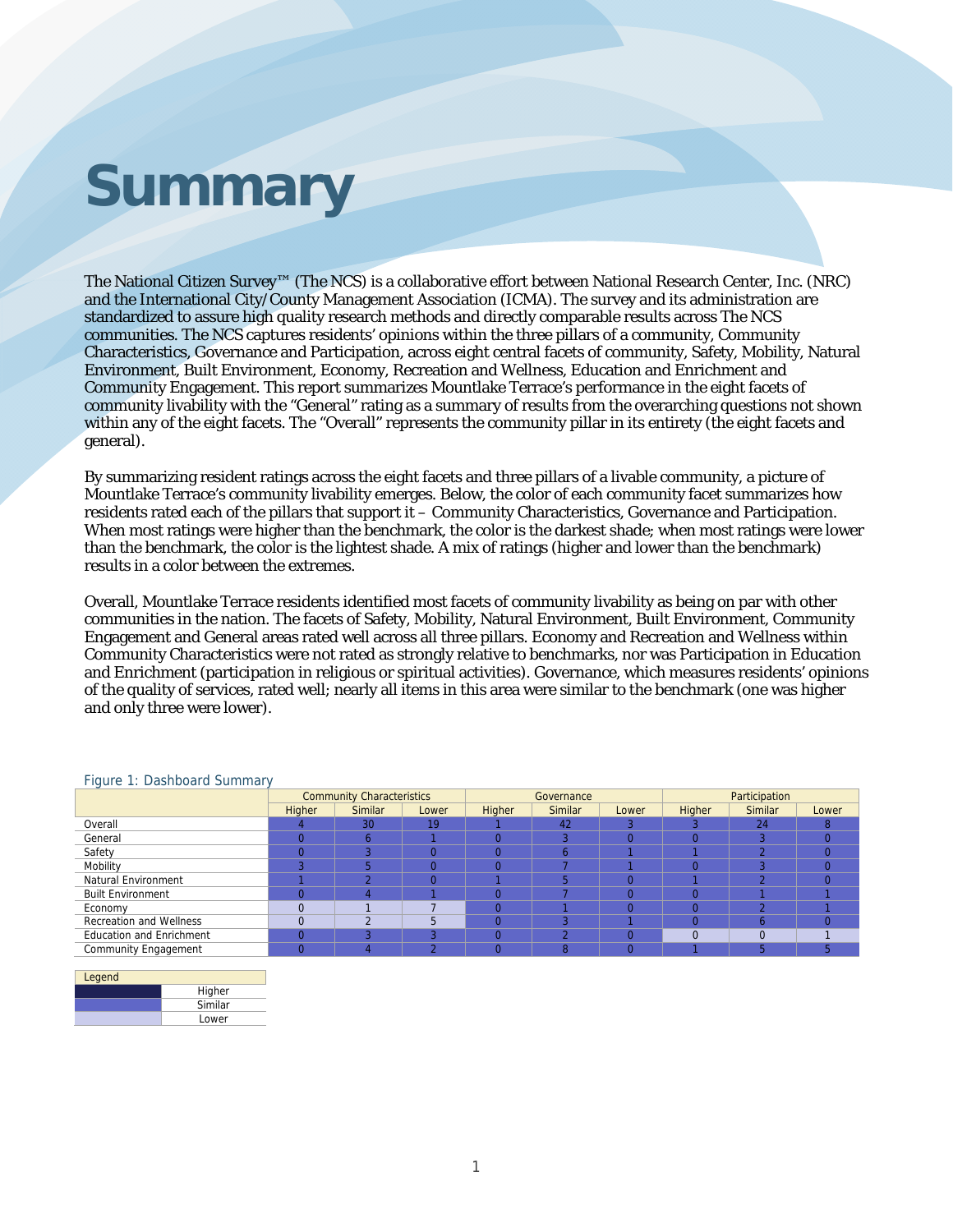#### Figure 2: Detailed Dashboard

|                          | <b>Community Characteristics</b>        | Trend                 | <b>Benchmark</b>      | Percent<br>positive | Governance                                     | Trend                 | <b>Benchmark</b>  | Percent<br>positive | Participation                                    | Trend                 | Benchmark             | Percent<br>positive |
|--------------------------|-----------------------------------------|-----------------------|-----------------------|---------------------|------------------------------------------------|-----------------------|-------------------|---------------------|--------------------------------------------------|-----------------------|-----------------------|---------------------|
|                          | Overall appearance                      | $\uparrow$            | $\longleftrightarrow$ | 60%                 | Customer service                               |                       | $\leftrightarrow$ | 75%                 | Recommend Mountlake Terrace                      |                       | $\leftrightarrow$     | 88%                 |
|                          | Overall quality of life                 | $\leftrightarrow$     | $\leftrightarrow$     | 75%                 | Services provided by Mountlake<br>Terrace      |                       | $\leftrightarrow$ | 67%                 | Remain in Mountlake Terrace                      | $\uparrow$            | $\leftrightarrow$     | 84%                 |
| General                  | Place to retire                         | $\leftrightarrow$     | $\leftrightarrow$     | 63%                 | Services provided by the Federal<br>Government |                       | $\leftrightarrow$ | 27%                 | Contacted Mountlake Terrace<br>employees         | $\leftrightarrow$     | $\leftrightarrow$     | 47%                 |
|                          | Place to raise children                 | $\leftrightarrow$     | $\longleftrightarrow$ | 73%                 |                                                |                       |                   |                     |                                                  |                       |                       |                     |
|                          | Place to live                           | $\leftrightarrow$     | $\leftrightarrow$     | 84%                 |                                                |                       |                   |                     |                                                  |                       |                       |                     |
|                          | Neighborhood                            | $\uparrow$            | $\longleftrightarrow$ | 80%                 |                                                |                       |                   |                     |                                                  |                       |                       |                     |
|                          | Overall image                           | $\leftrightarrow$     |                       | 48%                 |                                                |                       |                   |                     |                                                  |                       |                       |                     |
|                          | Overall feeling of safety               | $\star$               | $\leftrightarrow$     | 82%                 | Police                                         | $\leftrightarrow$     | $\leftrightarrow$ | 82%                 | Was NOT the victim of a crime                    | $\leftrightarrow$     | $\leftrightarrow$     | 87%                 |
|                          | Safe in neighborhood                    | $\leftrightarrow$     | $\longleftrightarrow$ | 93%                 | Crime prevention                               |                       | $\leftrightarrow$ | 64%                 | Did NOT report a crime                           | $\star$               | $\leftrightarrow$     | 73%                 |
| Safety                   | Safe downtown/commercial<br>area        | $\leftrightarrow$     | $\leftrightarrow$     | 93%                 | Fire                                           | $\longleftrightarrow$ | $\leftrightarrow$ | 89%                 | Stocked supplies for an<br>emergency             | $\star$               | ↑                     | 44%                 |
|                          |                                         |                       |                       |                     | Fire prevention                                |                       | $\leftrightarrow$ | 64%                 |                                                  |                       |                       |                     |
|                          |                                         |                       |                       |                     | Ambulance/EMS                                  | $\leftrightarrow$     | $\leftrightarrow$ | 91%                 |                                                  |                       |                       |                     |
|                          |                                         |                       |                       |                     | Emergency preparedness                         |                       |                   | 45%                 |                                                  |                       |                       |                     |
|                          |                                         |                       |                       |                     | Animal control                                 | $\leftrightarrow$     | $\leftrightarrow$ | 61%                 |                                                  |                       |                       |                     |
|                          | Traffic flow                            | $\uparrow$            | $\uparrow$            | 76%                 | Traffic enforcement                            |                       | $\leftrightarrow$ | 67%                 | Carpooled instead of driving<br>alone            | $\star$               | $\leftrightarrow$     | 48%                 |
|                          | Travel by car                           | $\uparrow$            | $\uparrow$            | 85%                 | Street repair                                  |                       | $\leftrightarrow$ | 51%                 | Walked or biked instead of<br>drivina            | $\star$               | $\longleftrightarrow$ | 52%                 |
| Mobility                 | Travel by bicycle                       | $\uparrow$            | $\leftrightarrow$     | 69%                 | Street cleaning                                |                       | $\leftrightarrow$ | 68%                 | Used public transportation<br>instead of driving | $\star$               | $\leftrightarrow$     | 38%                 |
|                          | Ease of walking                         | $\leftrightarrow$     | $\leftrightarrow$     | 70%                 | Street lighting                                | $\leftrightarrow$     | $\leftrightarrow$ | 61%                 |                                                  |                       |                       |                     |
|                          | Travel by public transportation         |                       | $\leftrightarrow$     | 64%                 | Snow removal                                   | $\leftrightarrow$     |                   | 47%                 |                                                  |                       |                       |                     |
|                          | Overall ease travel                     | $\star$               | $\leftrightarrow$     | 79%                 | Sidewalk maintenance                           | $\leftrightarrow$     | $\leftrightarrow$ | 51%                 |                                                  |                       |                       |                     |
|                          | Public parking                          | $\star$               | $\uparrow$            | 84%                 | Traffic signal timing                          |                       | $\leftrightarrow$ | 60%                 |                                                  |                       |                       |                     |
|                          | Paths and walking trails                |                       | $\longleftrightarrow$ | 74%                 | Bus or transit services                        |                       | $\leftrightarrow$ | 65%                 |                                                  |                       |                       |                     |
|                          | Overall natural environment             | $\uparrow$            | $\longleftrightarrow$ | 85%                 | Garbage collection                             | $\leftrightarrow$     | $\leftrightarrow$ | 80%                 | Recycled at home                                 | $\longleftrightarrow$ | $\uparrow$            | 95%                 |
|                          | Air quality                             | $\star$               | $\uparrow$            | 91%                 | Recycling                                      | $\leftrightarrow$     | $\leftrightarrow$ | 80%                 | Conserved water                                  | $\star$               | $\leftrightarrow$     | 79%                 |
| Environment<br>Natural   | Cleanliness                             | $\star$               | $\leftrightarrow$     | 72%                 | Yard waste pick-up                             | $\leftrightarrow$     | $\leftrightarrow$ | 81%                 | Made home more energy<br>efficient               | $\star$               | $\leftrightarrow$     | 76%                 |
|                          |                                         |                       |                       |                     | Drinking water                                 | $\leftrightarrow$     |                   | 88%                 |                                                  |                       |                       |                     |
|                          |                                         |                       |                       |                     | Open space                                     | $\star$               | $\leftrightarrow$ | 57%                 |                                                  |                       |                       |                     |
|                          |                                         |                       |                       |                     | Natural areas preservation                     |                       | $\leftrightarrow$ | 58%                 |                                                  |                       |                       |                     |
|                          | New development in<br>Mountlake Terrace | $\star$               | $\leftrightarrow$     | 48%                 | Sewer services                                 | $\leftrightarrow$     | $\leftrightarrow$ | 84%                 | NOT experiencing housing cost<br>stress          | $\leftrightarrow$     |                       | 55%                 |
| <b>Built Environment</b> | Affordable quality housing              | $\longleftrightarrow$ | $\longleftrightarrow$ | 50%                 | Storm drainage                                 |                       | $\leftrightarrow$ | 70%                 | Did NOT observe a code<br>violation              | $\star$               | $\leftrightarrow$     | 60%                 |
|                          | Housing options                         | $\longleftrightarrow$ | $\longleftrightarrow$ | 50%                 | Power utility                                  | $\star$               | $\leftrightarrow$ | 80%                 |                                                  |                       |                       |                     |
|                          | Overall built environment               | $\star$               | $\longleftrightarrow$ | 55%                 | <b>Utility billing</b>                         | $\star$               | $\leftrightarrow$ | 66%                 |                                                  |                       |                       |                     |
|                          | Public places                           | $\star$               |                       | 48%                 | Land use, planning and zoning                  |                       | $\leftrightarrow$ | 49%                 |                                                  |                       |                       |                     |
|                          |                                         |                       |                       |                     | Code enforcement                               |                       | $\leftrightarrow$ | 45%                 |                                                  |                       |                       |                     |
|                          |                                         |                       |                       |                     | Cable television                               | $\star$               | $\leftrightarrow$ | 58%                 |                                                  |                       |                       |                     |

#### **Legend**

↑↑ Much higher ↑ Higher ↔ Similar ↓ Lower ↓↓ Much lower \* Not available